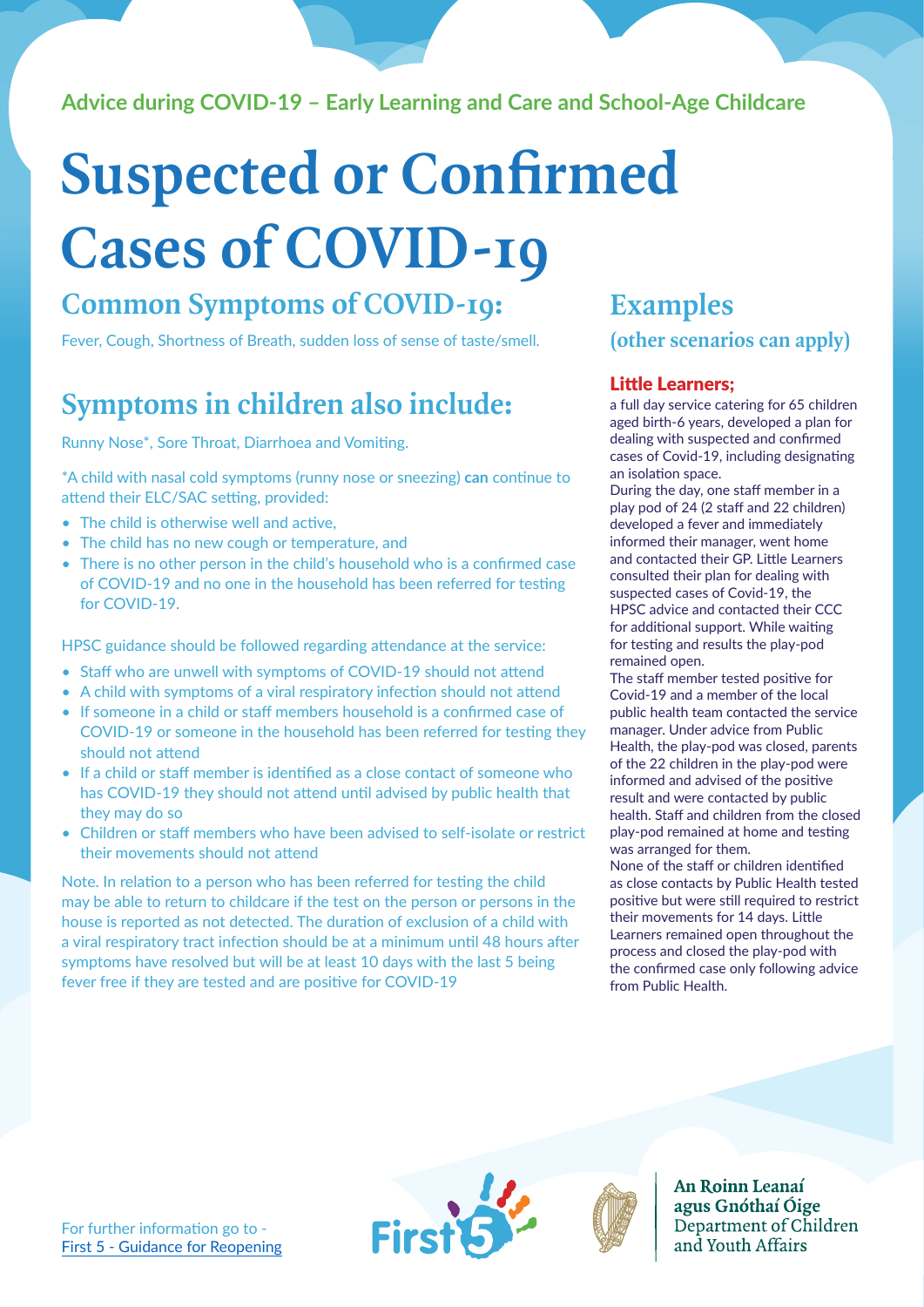### **Advice during COVID-19 – Early Learning and Care and School-Age Childcare**

# **Suspected or Confirmed Cases of COVID-19**

## **Cases in services**

If an adult or child has symptoms of COVID-19 while in a service:

|                                                                         | Do        | Don't          |
|-------------------------------------------------------------------------|-----------|----------------|
| Move them to an isolation room/space 2m away from<br>others             |           |                |
| Arrange for them to go home                                             |           |                |
| Advise that their GP should be contacted                                | $\sqrt{}$ |                |
| Clean the room and disinfect contact surfaces when the<br>person leaves |           |                |
| Wait and see if they develop other symptoms                             |           | $\overline{v}$ |
| Automatically Close the Play-Pod or the Service                         |           |                |
| Immediately contact all parents                                         |           |                |
| Send the other children/staff home                                      |           |                |
| Await advice from public health/HSE                                     |           |                |

## **(other scenarios can apply) Examples**

#### Rainbows End;

a sessional service catering for 22 children aged 2-6 years in one room, developed a plan for dealing with suspected and confirmed cases of Covid-19, including designating an isolation space.

During the morning, a staff member observed that one of the children had developed a new cough, a symptom of Covid-19 in children. The staff member put on a mask and brought the child to the designated isolation space where they waited with them. The manager contacted the child's parents and arranged immediate collection, advising them to contact their GP for advice. The room was cleaned and disinfected after the child left.

The service followed their plan and did not close the service. While waiting for test results the child did not attend Rainbows End. Following a negative test result and declaration by the child's parents that they have followed medical advice and the child has recovered from their cough, they returned to childcare.



An Roinn Leanaí agus Gnóthaí Óige Department of Children and Youth Affairs

**First**